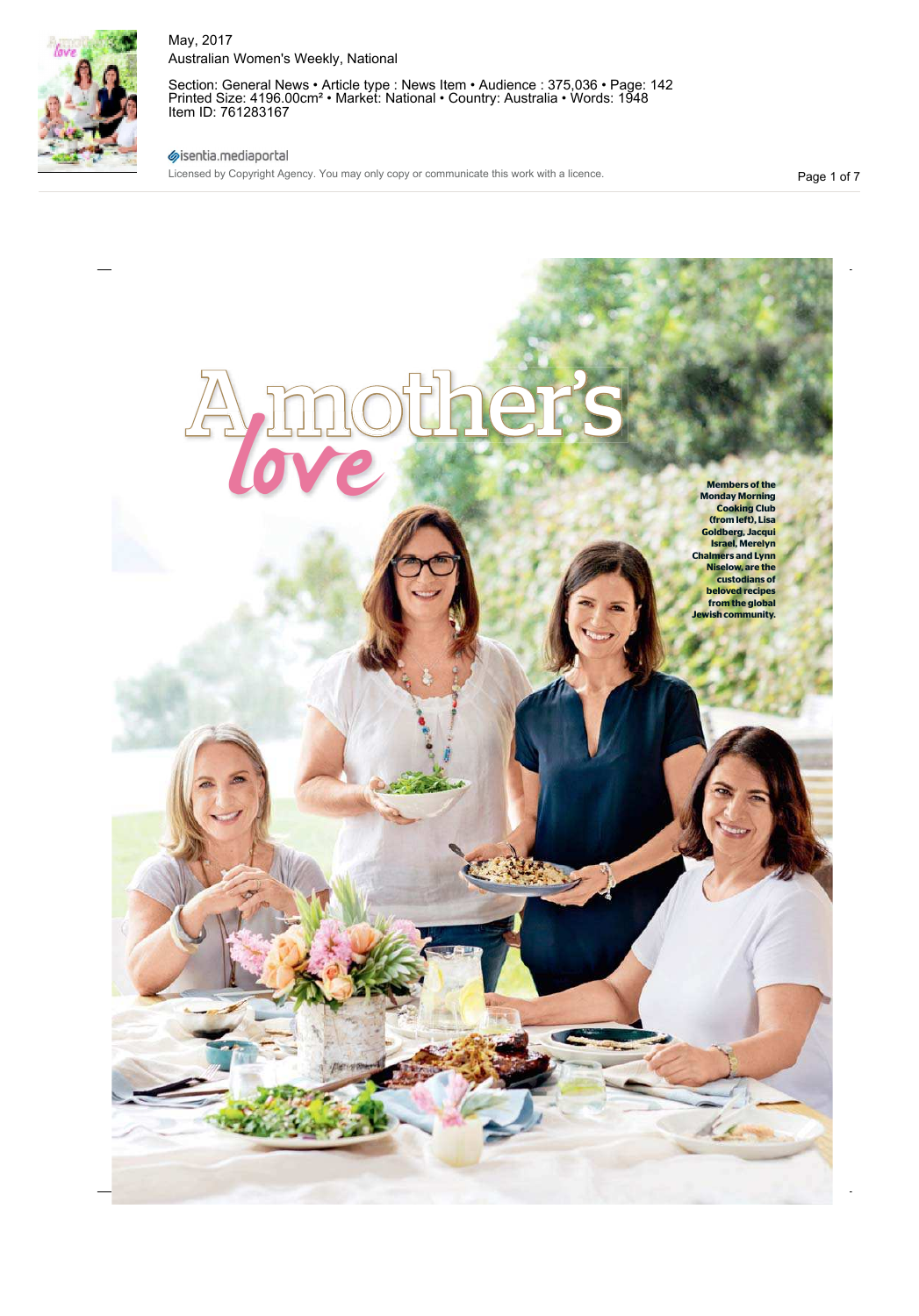

Section: General News • Article type : News Item • Audience : 375,036 • Page: 142 Printed Size: 4196.00cm² • Market: National • Country: Australia • Words: 1948 Item ID: 761283167

sisentia.mediaportal

Licensed by Copyright Agency. You may only copy or communicate this work with a licence.

Page 2 of 7





MAY 2017 FOODTOLOVE.COM.AU  $143$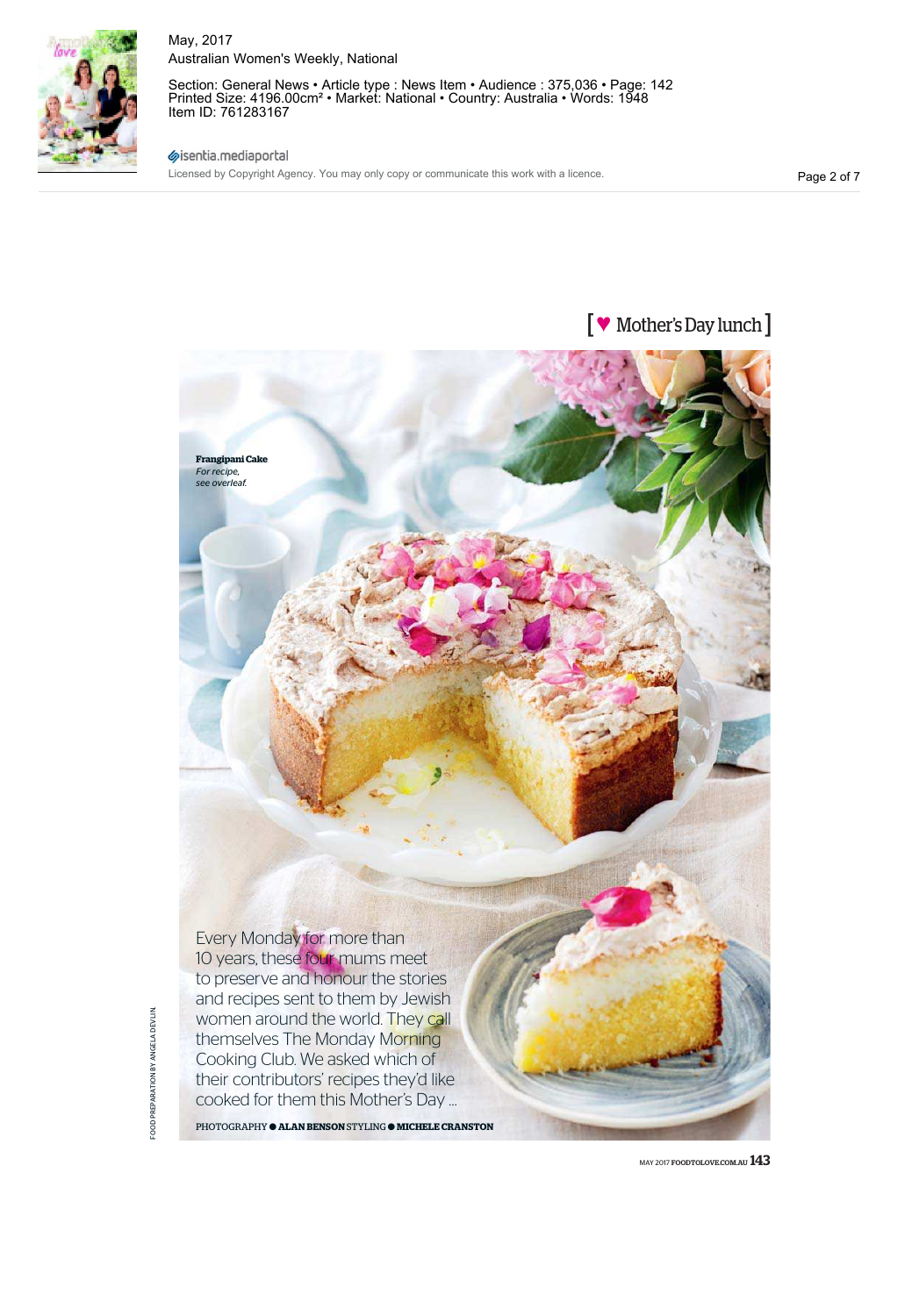

Section: General News • Article type : News Item • Audience : 375,036 • Page: 142 Printed Size: 4196.00cm² • Market: National • Country: Australia • Words: 1948 Item ID: 761283167

## sisentia.mediaportal

Licensed by Copyright Agency. You may only copy or communicate this work with a licence.

Page 3 of 7

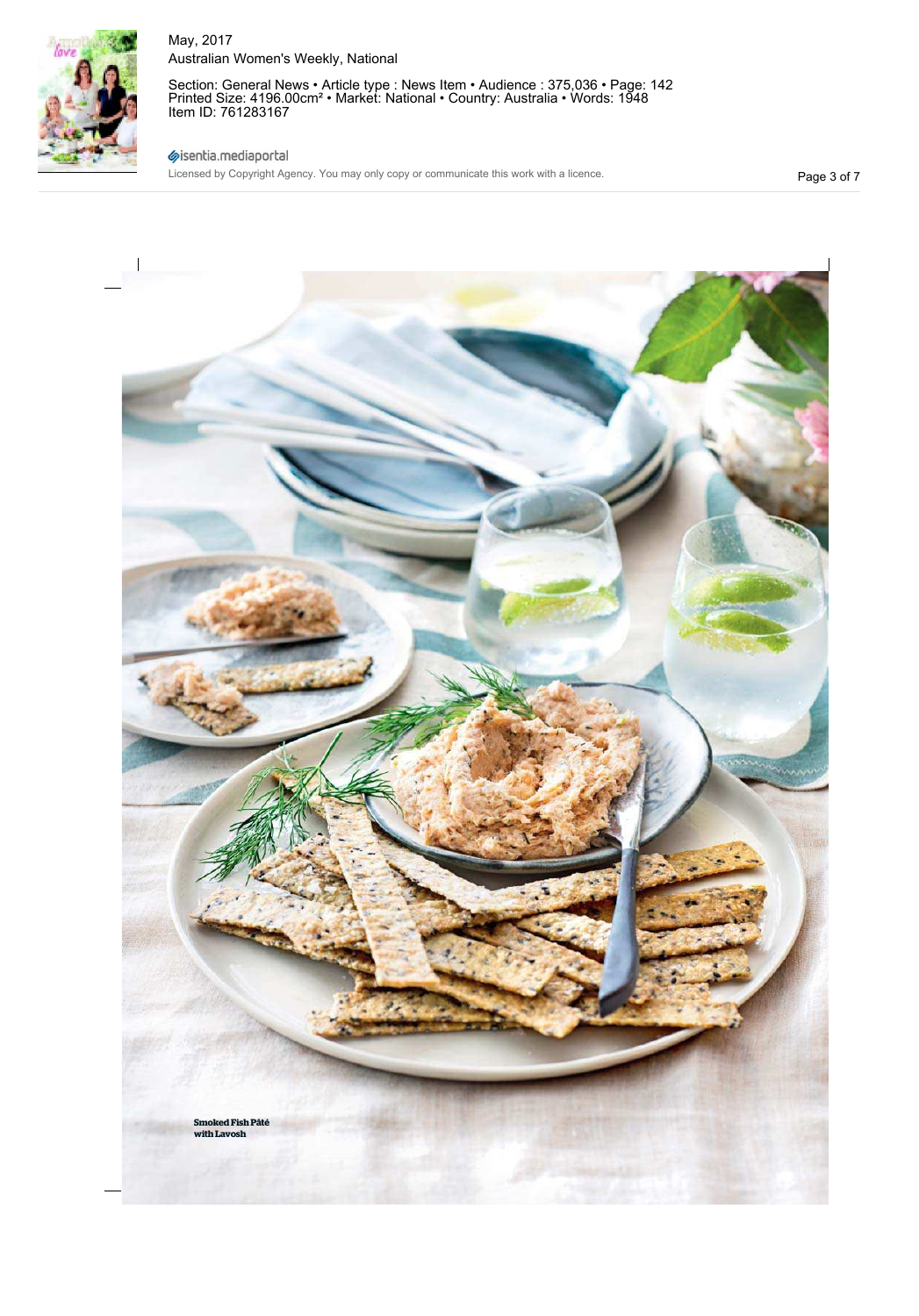

Section: General News • Article type : News Item • Audience : 375,036 • Page: 142 Printed Size: 4196.00cm² • Market: National • Country: Australia • Words: 1948 Item ID: 761283167

### sientia.mediaportal

Licensed by Copyright Agency. You may only copy or communicate this work with a licence.

Page 4 of 7

 $\overline{1}$ 



#### SHEREE STONE

*Sheree is a second-generation New Zealander, but has a rich Eastern European heritage. As a child, she spent hours in her grandmother Esther's kitchen, which she credits for her love of cooking. "I'm inspired by farmers' markets, recipe blogs and chefs like Yotam Ottolenghi."*

# *Smoked Fish Pâté*

BY SHEREE STONE ● SERVES **8**

¼ cup (65g) cream cheese 2 tablespoons sour cream finely grated zest and juice of 1 lime 1 teaspoon extra virgin olive oil 1 tablespoon prepared horseradish 400g hot smoked salmon, skin removed 1 tablespoon dill sprigs sea salt and ground black pepper lime wedges, to serve

**1** Place the cream cheese, sour cream, lime zest and juice, olive oil and horseradish in a food processor. Blend until smooth and creamy. **2** Gently break up the salmon fillets, flaking them into small pieces, and add them to the mixture in the food processor. Add the dill and process until the mixture forms a thick paste. Add salt, pepper and extra lime juice, to taste.

**3** Cover with plastic wrap and place in the fridge for at least 2 hours. Serve chilled with lime wedges and lavosh (below).

#### *Lavosh*

BY SHEREE STONE ● SERVES **8** *"Who would've thought something we've always bought in packets is so easy to make at home with ingredients from your pantry?"*

1 cup (150g) plain flour, plus extra ⅓ cup (50g) wholemeal plain flour

2 tablespoons black sesame seeds 2 tablespoons white sesame seeds 1 tablespoon fresh or dried oregano 1 teaspoon sea salt 1 teaspoon sesame oil ¼ cup (60ml) extra virgin olive oil ½ cup (125ml) water 1 clove garlic, crushed ¼ cup (60ml) olive oil, for brushing sea salt flakes, for sprinkling

**1** Preheat oven to 160°C (140°C fan-forced). You will need 2 large baking trays.

**2** In a large mixing bowl, stir together the plain and wholemeal flours. Add sesame seeds, oregano and salt. In a separate bowl, combine the oils and water together, then add to the flour mixture, stirring to form a soft, flexible dough.

**3** Divide the dough into 4. Place a large piece of baking paper on the benchtop and lightly dust with plain flour. With a floured rolling pin, roll one piece as thinly as possible into a large rectangle, about 34cm x 16cm.

**4** Cut into 10–12 long shards. Carefully transfer the lavosh shards, together with the baking paper underneath, to a prepared tray. Mix the garlic with the olive oil, lightly brush over the lavosh and sprinkle with the salt flakes. Repeat with remaining pieces of dough. **5** Bake for 15 minutes or until the lavosh are crisp and golden. Allow to cool on wire racks. Once cool, store in an airtight container for up to 1 week.

## HELEN CARP

*"I live in Melbourne, a proud third-generation Australian. My father's family came to Australia from Warsaw in Poland in the 1920s. My Australian nana would make afternoon tea every Friday, which became a family tradition. They welcomed us with an abundance of food and love."* 

#### *Frangipani Cake*

BY HELEN CARP ● SERVES **12** *"How can anyone resist this gorgeous, moist, deep-yellow cake with its fluffy white topping, reminiscent of the colours of a summer frangipani flower?"*

230g unsalted butter, at room temperature 6 egg yolks 1½ cups (340g) caster sugar 2 cups (300g) self-raising flour 1 cup (250ml) milk **TOPPING** 6 egg whites

1 cup (230g) caster sugar 2 cups (180g) desiccated coconut

**1** Preheat oven to 160°C (140°C fan-forced). Grease and flour a 22cm spring-form cake tin. Line with baking paper. **2** In an electric mixer, beat the butter, egg yolks and sugar until thick and creamy. Gently fold in the flour and milk. Pour the batter into the prepared tin. **3** TOPPING In a separate bowl, whisk

the egg whites until soft peaks form, then, with the motor running, add the sugar slowly, continuing to beat until the sugar is dissolved and stiff peaks form. With a metal spoon or spatula, gently fold in the coconut. Spread the topping over the batter.

**4** Bake for about 1 hour 45 minutes or until a skewer inserted in the middle comes out clean.

MAY 2017 FOODTOLOVE.COM.AU  $145$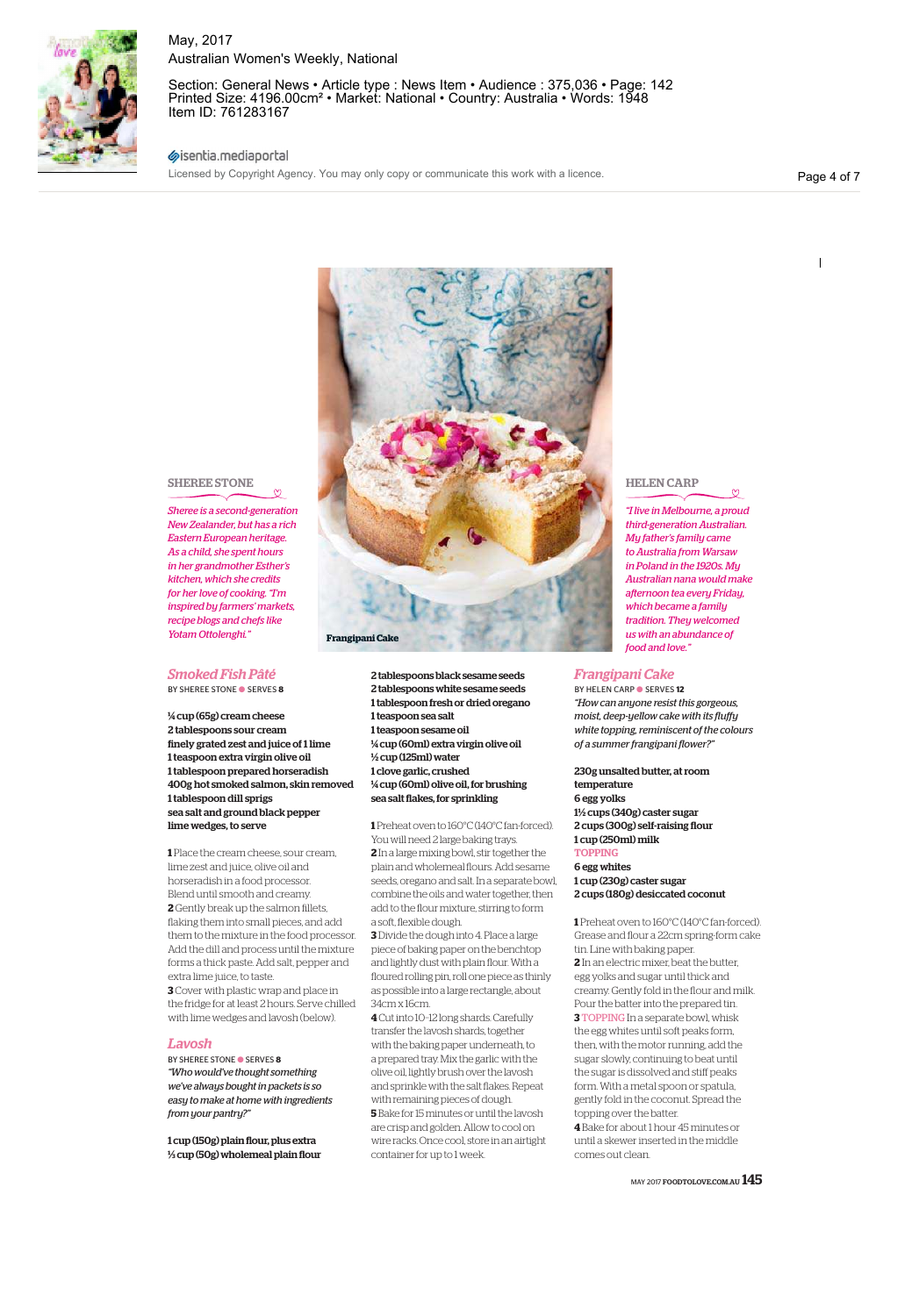

Section: General News • Article type : News Item • Audience : 375,036 • Page: 142 Printed Size: 4196.00cm² • Market: National • Country: Australia • Words: 1948 Item ID: 761283167

## sisentia.mediaportal

Licensed by Copyright Agency. You may only copy or communicate this work with a licence.

Page 5 of 7



#### MIKKI FINK

*"I'm a second-generation American with a diverse heritage, now living in California. My grandmother was a fabulous cook and hostess, but never wrote anything down. As a child, I remember watching her and keeping certain things in my head, which I carefully recorded years later. I remember watching her bake and licking the bowl after the batter was poured into the tin. When my own grandchildren were old enough, I did exactly the same thing. They spent a lot of time cooking with me in my kitchen."*

*Glazed Beef Brisket*  BY MIKKI FINK ● SERVES **10**

### 7 onions, sliced 2 cups (500ml) beef stock 2kg beef brisket, some fat left on SPICE RUB 1 tablespoon mustard powder

1 heaped tablespoon garlic granules

146 FOODTOLOVE.COM.AU MAY 2017

#### 1 heaped tablespoon dried parsley flakes 2 teaspoons sea salt

GLAZE ¼ cup (55g) brown sugar ¼ cup (60ml) tomato sauce ¼ cup (60ml) Dijon mustard

**1** Preheat oven to 160°C (140°C fan-forced). You will need a large roasting pan. **2** Put the onion into the pan and pour over the stock.

**3** SPICE RUB In a bowl, mix the mustard powder, garlic, parsley and salt together and rub over both sides of the brisket. Place the brisket on top of the onion. **4** Cover the dish with foil, place in the oven and roast for 2 hours. Uncover and continue to roast for a further hour or until fork-tender, basting from time to time. **5**GLAZE Meanwhile, in a bowl, mix together the sugar, tomato sauce and mustard. Spread on top of the cooked brisket; roast for an additional 30 minutes. **6** To serve, place the brisket on a platter, pile the onion on top and slice thickly.

## AMY KRITZER

*"I grew up in an all-American town in Connecticut and my grandmother gave me the taste for authentic Jewish treats. There was nothing better than helping her while she prepared memorable food. I loved cooking so much that I quit my corporate job and went to culinary school. On my blog, What Jew Wanna Eat, I combine Jewish flavours from around the world to put a modern spin on classic recipes."*

#### *Israeli Farro Salad*

BY AMY KRITZER ● SERVES **6**-**8 AS A SIDE DISH**

1 cup (200g) roasted farro 400g can chickpeas, rinsed and drained ¼ cup (60ml) olive oil 1 tablespoon Amy's Za'atar (see recipe, opposite) 1 telegraph cucumber 4 cups (100g) rocket 300g cherry tomatoes, halved ½ red onion, thinly sliced 100g feta cheese, crumbled **DRESSING** ⅓ cup (80ml) lemon juice ⅔ cup (160ml) olive oil AMY'S ZA'ATAR 2 tablespoons sumac 3 tablespoons dried thyme 2 tablespoons dried oregano 3 tablespoons sesame seeds, toasted 1 teaspoon sea salt flakes

**1** Preheat oven to 200°C (180°C fan-forced). **2** In a large saucepan, bring plenty of salted water to the boil. Add the farro and bring back to the boil. Reduce heat to medium and simmer for 40 minutes or until tender. Drain and set aside. **3** Meanwhile, toss the chickpeas with the olive oil and spread on a baking tray. Roast for 15 minutes or until golden brown and crunchy, stirring occasionally; take care as they will splatter.

**4** Remove chickpeas from the oven and add za'atar, tossing to coat well. Set aside. **5** Cut the cucumber into quarters, lengthways, remove the seeds and slice thickly. In a large bowl, place the farro, rocket, tomato, cucumber and onion. Dress with the lemon juice and olive oil and season to taste with salt and pepper. Add the roasted chickpeas, toss again and crumble the feta over the top.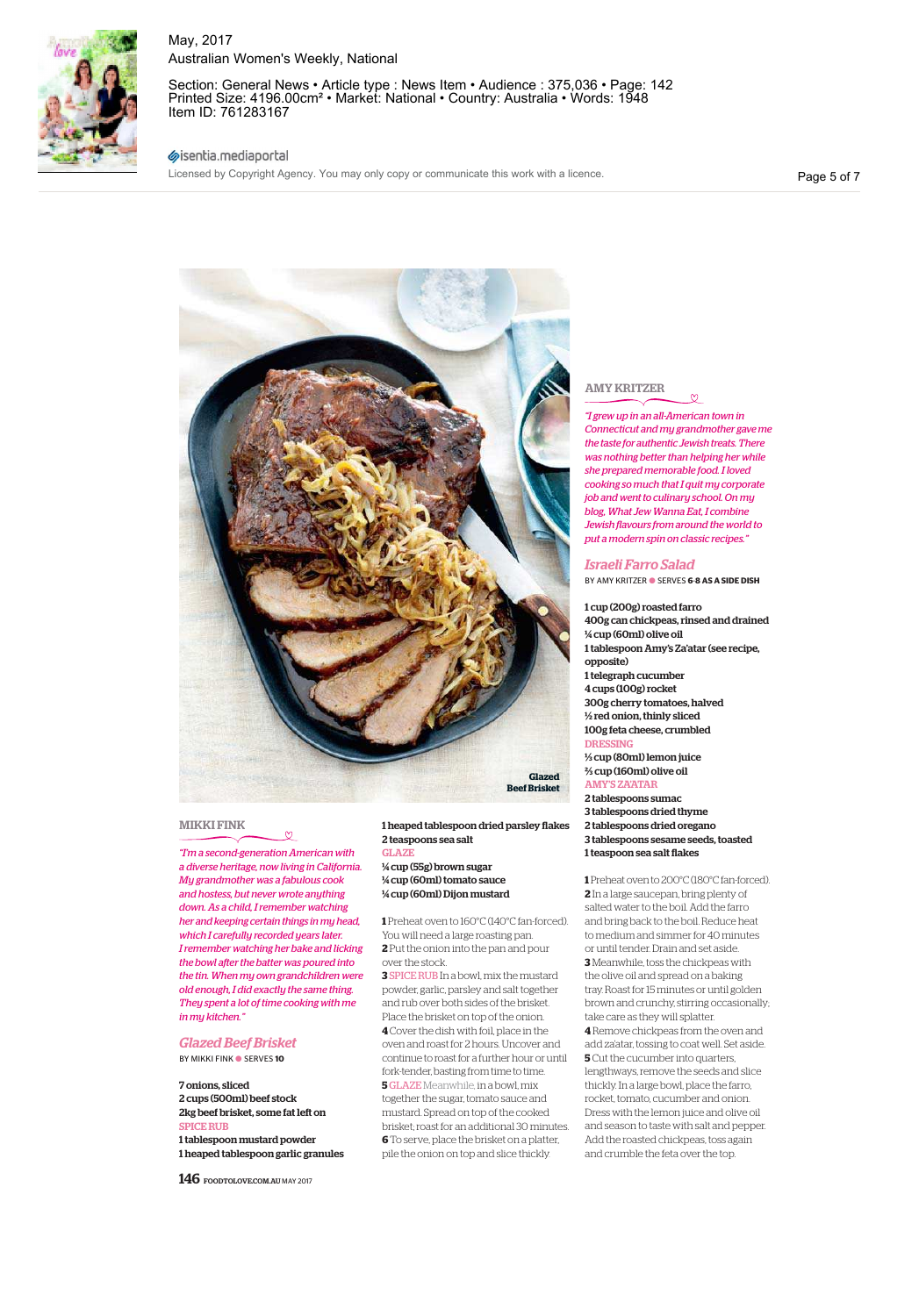

Section: General News • Article type : News Item • Audience : 375,036 • Page: 142 Printed Size: 4196.00cm² • Market: National • Country: Australia • Words: 1948 Item ID: 761283167

## sisentia.mediaportal

Licensed by Copyright Agency. You may only copy or communicate this work with a licence.

Page 6 of 7